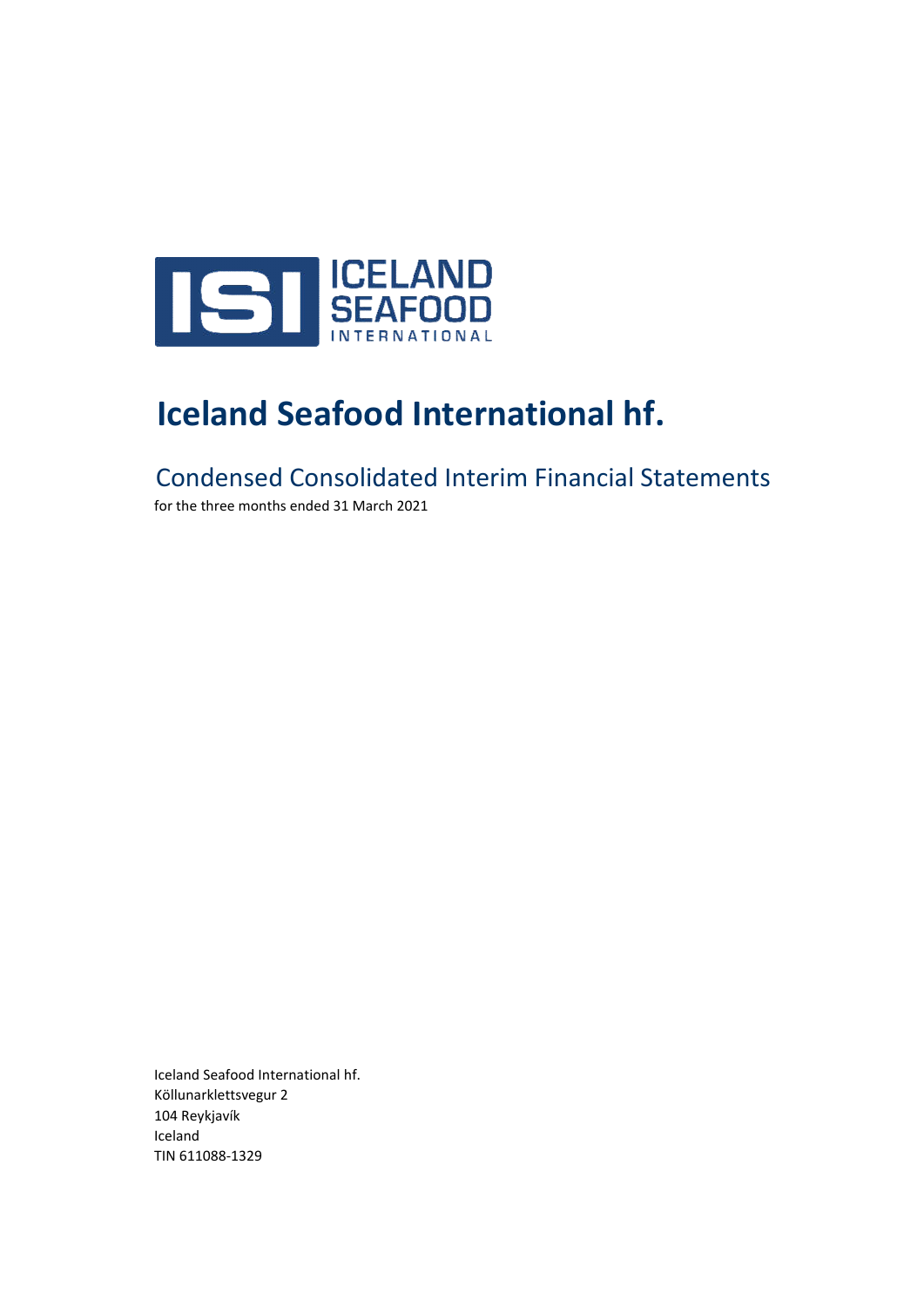### Page

| 2-4            |
|----------------|
| 5.             |
| -6             |
| $\overline{7}$ |
| 8              |
| -9             |
| $10 - 15$      |

### **Company Information**

| Name               | Iceland Seafood International hf.                                                                                                                                                                                                  |
|--------------------|------------------------------------------------------------------------------------------------------------------------------------------------------------------------------------------------------------------------------------|
| <b>TIN</b>         | 611088-1329                                                                                                                                                                                                                        |
| <b>BOD</b>         | Liv Bergþórsdóttir, Chairman<br>Bergbór Baldvinsson, Board Member<br>Halldór Leifsson, Board Member<br>Ingunn Agnes Kro, Board Member<br>Jakob Valgeir Flosason, Board Member<br>Gunnlaugur Karl Hreinsson, Alternate Board Member |
| CEO                | Bjarni Ármannsson                                                                                                                                                                                                                  |
| Address            | Köllunarklettsvegur 2<br>104 Reykjavík<br>Iceland                                                                                                                                                                                  |
| Web                | www.icelandseafood.com                                                                                                                                                                                                             |
| Lawyers            | Lex ehf.<br>Borgartúni 26<br>105 Reykjavík<br>Iceland<br>www.lex.is                                                                                                                                                                |
| <b>Auditors</b>    | Deloitte ehf.<br>Smáratorg 3<br>201 Kópavogur<br>Iceland<br>www.deloitte.is                                                                                                                                                        |
| Reporting currency | Euro (EUR)                                                                                                                                                                                                                         |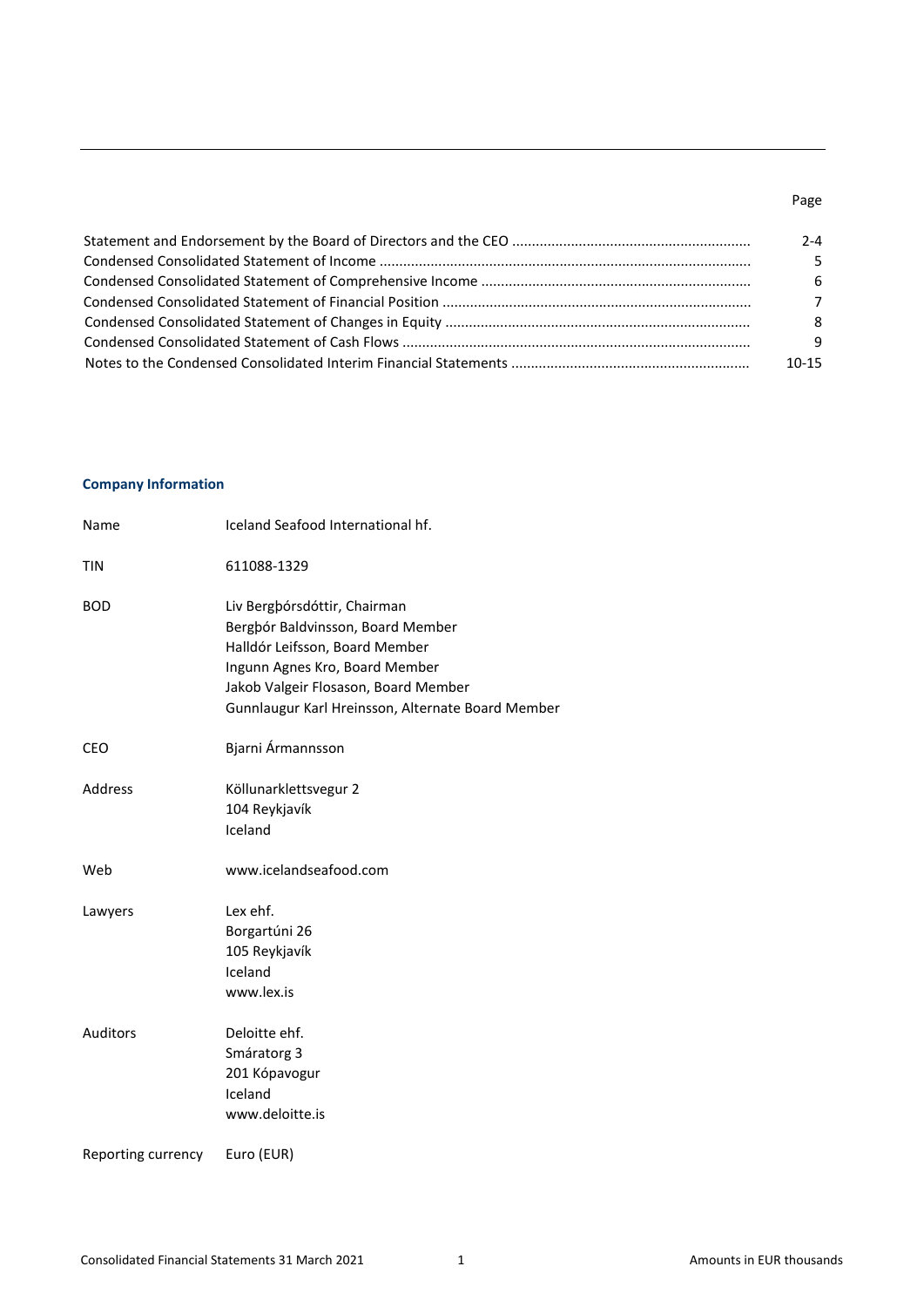### **Statement and Endorsement**

#### **Statement**

It is the opinion of the Board of Directors and the CEO of Iceland Seafood International hf. (the Company), that these Condensed Consolidated Interim Financial Statements present the necessary information to evaluate the financial position of the Company at the end of March 2021 and the operating results and financial developments for the three months then ended.

The Condensed Consolidated Interim Financial Statements are prepared in accordance with the International Accounting Standard IAS 34, *Interim Financial Reporting,* and should be read in conjunction with the Company's Financial Statements for the year ended 31 December 2020.

The Condensed Consolidated Interim Financial Statements do not include all of the information required for a complete set of IFRS financial statements. However, selected explanatory notes are included to explain events and transactions that are significant to understand the changes in the Company's financial position and performance from year end 2020.

The Condensed Consolidated Interim Financial Statements are neither audited nor reviewed by the group auditors.

#### **The Company**

The Company is a holding company for a Group of subsidiaries that are leading suppliers of North Atlantic seafood, one of the largest exporters of seafood from Iceland and a key processor of high quality seafood in the Spanish, United Kingdom and Irish markets. The Group is headquartered in Iceland and has subsidiaries in the United Kingdom, Ireland, Spain, Argentina, Iceland, France, Germany and the United States.

The Group operates across three divisions, Value Added Southern Europe, Value Added Northern Europe and Sales & Distribution Division which has offices in Iceland, France, Germany and the USA. The Value Added Divisions have processing factories and coldstores in their respective regions with Southern Europe also having a satellite facility in Argentina.

#### **Operations for the period**

Total sales in the period of EUR 104.4 million were 1% down on the prior year. In Value Added Southern Europe, sales in the first two months of the year were significantly impacted by Covid19 restrictions. Sales improved in March, following easing of restrictions and good demand before Easters. This resulted in divisional sales of EUR 37.2 million which was EUR 4.0 million down on Q1 2020. Sales of the S&D divisions were also impacted by lockdown restrictions in key markets in the start of the year, whilst sales picked up before Easters. At the same time sales of Value Added Northern Europe division were 15% up on prior year, driven by the addition of Carr&Sons to the Group and new retail listings in UK.

Normalised PBT in the period of EUR 3.7 million was EUR 0.8 million up on prior year. Whilst the overall profitability was still impacted by the pandemic in the quarter, strong sales in key markets in the weeks before Easters and good results from the Argentinian shrimp season helped the results. After significant items of EUR 0.1 million and income tax of EUR 0.8m the resultant Net profit for the period of EUR 2.7 million was EUR 0.8 million above previous year.

Total assets as at 31 March 2021 of EUR 261.5 million were EUR 20.0 million higher than at end of 2020. The increase in total assets were driven by higher stock level and trade receivables, mainly related to Value Added Southern Europe division. Net debt at end of March of EUR 93.5 million was EUR 5.0 million higher than at year end 2020, reflecting the increase in total assets.

Equity amounted to EUR 78.2 million as at 31 March 2021 or EUR 2.9 million higher than at end of 2020. The equity ratio was 29.9% at 31 March 2021.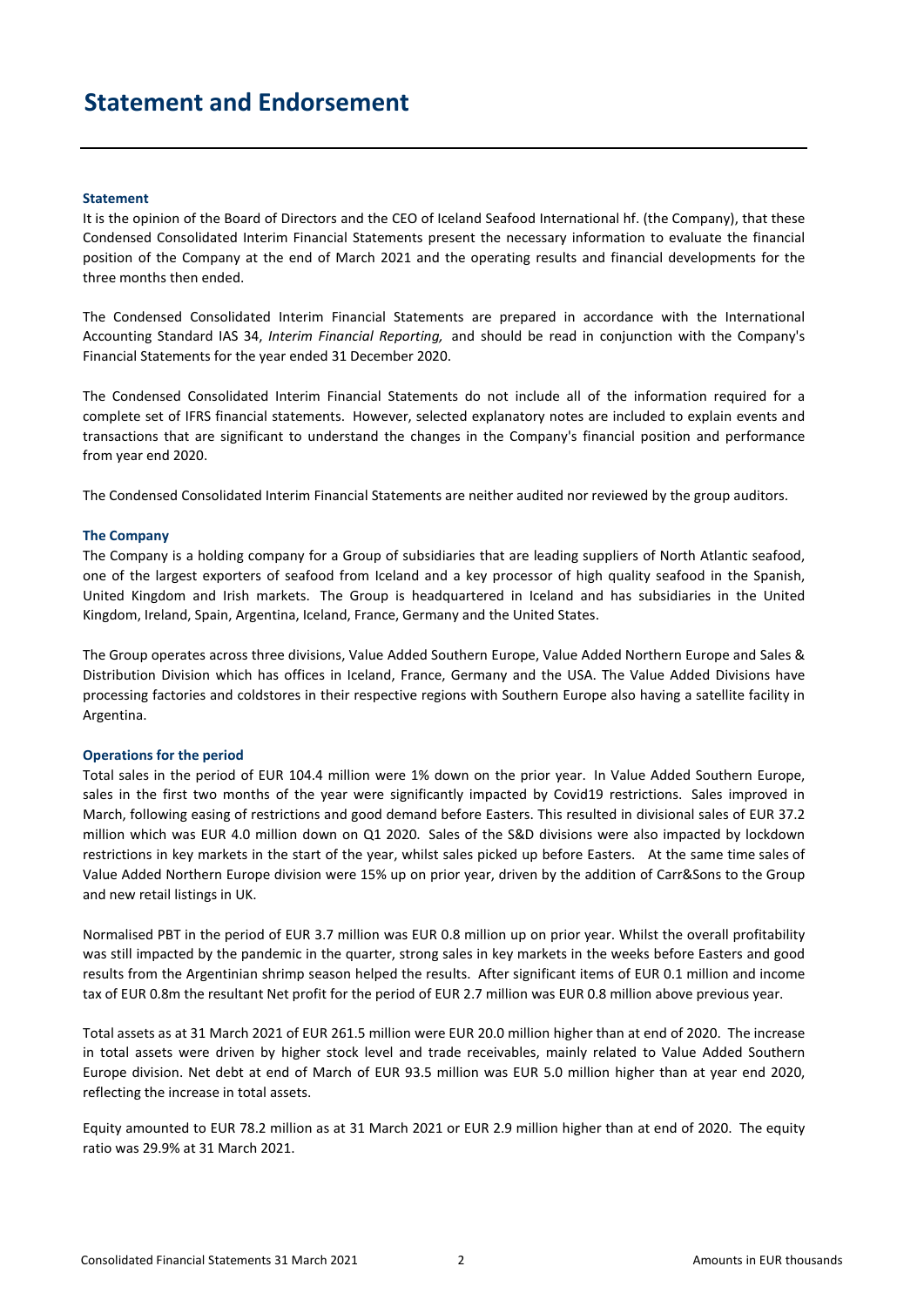### **Statement and Endorsement**

#### **COVID 19**

The Covid19 pandemic and related restrictions have had a significant impact on operating results since March 2020. Sales in Southern Europe which are predominantly to the HORECA sector, were significantly impacted by lockdown restrictions in the beginning of the year. Same applied to sales to the foodservice sector in other markets, whilst retail sales were strong during the period. With some easing of restrictions, especially in Spain, sales in March improved, although overall Group sales were lower than in a normal year.

Iceland Seafood's continues to manage the situation, among actions the Company has focused on during the pandemic are:

1) Implementing appropriate contingency plans within the Group businesses, focusing on health and safety of employees and to secure the continuity of operations.

2) Tightening risk management controls, with focus on key assets on the balance sheet, inventories and receivables. Around 80% of receivables at 31 March 2021 are credit insured.

3) Secure liquidity and ongoing funding of the operation with banks in Iceland and Spain. As part of this, the Group did secure funding for 3-5 years in Spain during 2020 and issued bills of EUR 19.5m which are listed on Nasdaq Iceland.

4) Utilise the Company's strong position to leverage opportunities that come up in the situation, both short term and longer term opportunities.

During 2020 and 2021 some of the Group foreign subsidiaries have received local government assistance due to Covid 19.

Situation remains unstable in various regions, which will impact results in Q2, but with vaccination progressing in Europe the outlook for the second half of the year is positive.

#### **Market capitalization**

The Company is listed on the NASDAQ Iceland main market (ticker: ICESEA). The closing price at the end of March 2021 as ISK 15.10 per share (2020 year end: ISK 12.60), giving the Company a market capitalization of EUR 272.5 million (2020: EUR 216.6 million), a 26% increase from year end 2020.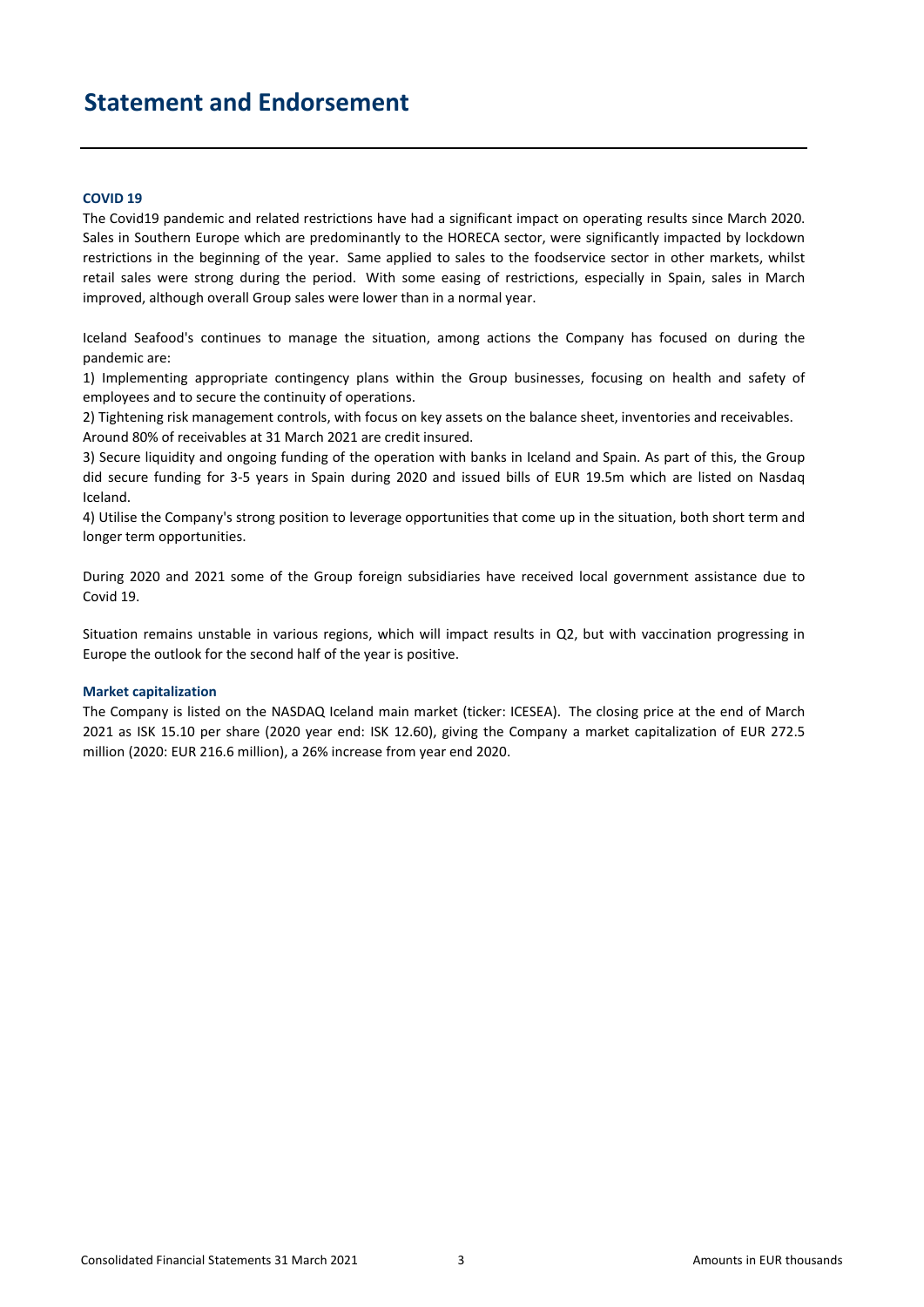### **Statement and Endorsement**

### **Shareholders**

The number of shareholders at the end of March 2021 were 659 (2020 year end: 595). The ten largest were (shares are in ISK millions):

| 31.3.2021 |      | 31.12.2020 |      |
|-----------|------|------------|------|
|           |      |            |      |
| 290       | 11%  | 290        | 11%  |
| 274       | 10%  | 274        | 10%  |
| 274       | 10%  | 274        | 10%  |
| 269       | 10%  | 269        | 10%  |
| 180       | 7%   | 179        | 7%   |
| 156       | 6%   | 128        | 5%   |
| 130       | 5%   | 121        | 5%   |
| 117       | 4%   | 99         | 4%   |
| 102       | 4%   | 108        | 4%   |
| 82        | 3%   | 82         | 3%   |
| 1.874     | 70%  | 1.824      | 69%  |
| 801       | 30%  | 851        | 31%  |
| 2.675     | 100% | 2.675      | 100% |

For an overview of changes in equity, see the Condensed Consolidated Statement of Changes in Equity.

#### **Endorsement**

The Board of Directors and the CEO of Iceland Seafood International hf. hereby confirm the Condensed Consolidated Interim Financial Statements of the Company for the three months ended 31 March 2021 with their signatures.

Reykjavík, 17 May 2021.

Liv Bergþórsdóttir Bergþór Baldvinsson Chairman of the Board Board Board Member

Halldór Leifsson Ingunn Agnes Kro Board Member **Board Member** Board Member

Jakob Valgeir Flosason Bjarni Ármannsson

Board Member Chief Executive Officer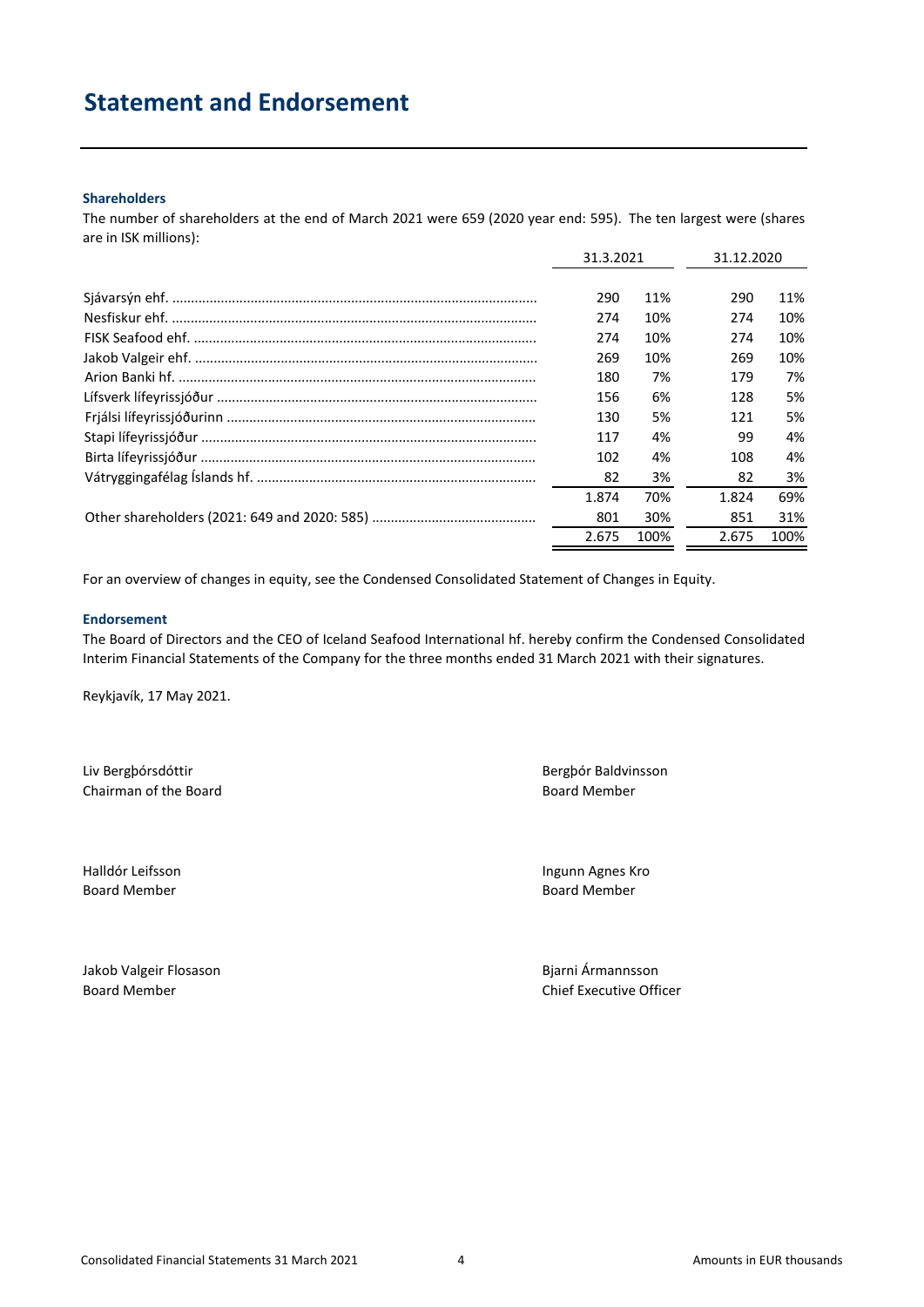# **Condensed Consolidated Statement of Income**

|                                     | Note | 3M 2021                |        |             | 3M 2020                |        |             |  |
|-------------------------------------|------|------------------------|--------|-------------|------------------------|--------|-------------|--|
|                                     |      | Normalised Significant |        |             | Normalised Significant |        |             |  |
|                                     |      | results                | items* | <b>IFRS</b> | results                | items* | <b>IFRS</b> |  |
| <b>Gross profit</b>                 |      |                        |        |             |                        |        |             |  |
|                                     |      | 104.352                |        | 104.352     | 105.507                |        | 105.507     |  |
|                                     |      | (87.720)               |        | (87.720)    | (90.657)               |        | (90.657)    |  |
|                                     |      | 16.632                 |        | 16.632      | 14.850                 |        | 14.850      |  |
| <b>Operating expenses</b>           |      |                        |        |             |                        |        |             |  |
|                                     | 6    | (11.526)               | (183)  | (11.709)    | (10.582)               | (231)  | (10.813)    |  |
| Depreciation and amortisation       |      | (763)                  |        | (763)       | (754)                  |        | (754)       |  |
|                                     |      | 4.343                  | (183)  | 4.160       | 3.514                  | (231)  | 3.283       |  |
|                                     |      | (634)                  |        | (634)       | (386)                  |        | (386)       |  |
| Net exchange rate difference        |      | 38                     |        | 38          | (223)                  |        | (223)       |  |
|                                     |      | 3.747                  | (183)  | 3.564       | 2.905                  | (231)  | 2.674       |  |
|                                     |      | (880)                  | 37     | (843)       | (631)                  | 46     | (585)       |  |
| Profit from continuing operations   |      | 2.867                  | (146)  | 2.721       | 2.274                  | (185)  | 2.089       |  |
| Discontinued operations, net of tax | 6    |                        |        |             |                        | (239)  | (239)       |  |
| Profit for the period               |      | 2.867                  | (146)  | 2.721       | 2.274                  | (424)  | 1.850       |  |
| <b>Attributable to</b>              |      |                        |        |             |                        |        |             |  |
| Owners of the Company               |      | 2.867                  | (146)  | 2.721       | 2.157                  | (424)  | 1.733       |  |
| Non-controlling interests           |      |                        |        |             | 117                    |        | 117         |  |
|                                     |      | 2.867                  | (146)  | 2.721       | 2.274                  | (424)  | 1.850       |  |
|                                     |      |                        |        |             |                        |        |             |  |
| <b>Earnings per share</b>           | 7    |                        |        |             |                        |        |             |  |
| Basic (cents per thousand shares)   |      | 0,1072                 |        | 0,1017      | 0,0888                 |        | 0,0722      |  |
| Diluted (cents per thousand shares) |      | 0,1064                 |        | 0,1010      | 0,0882                 |        | 0,0718      |  |

\* See note no 6 for information on significant items.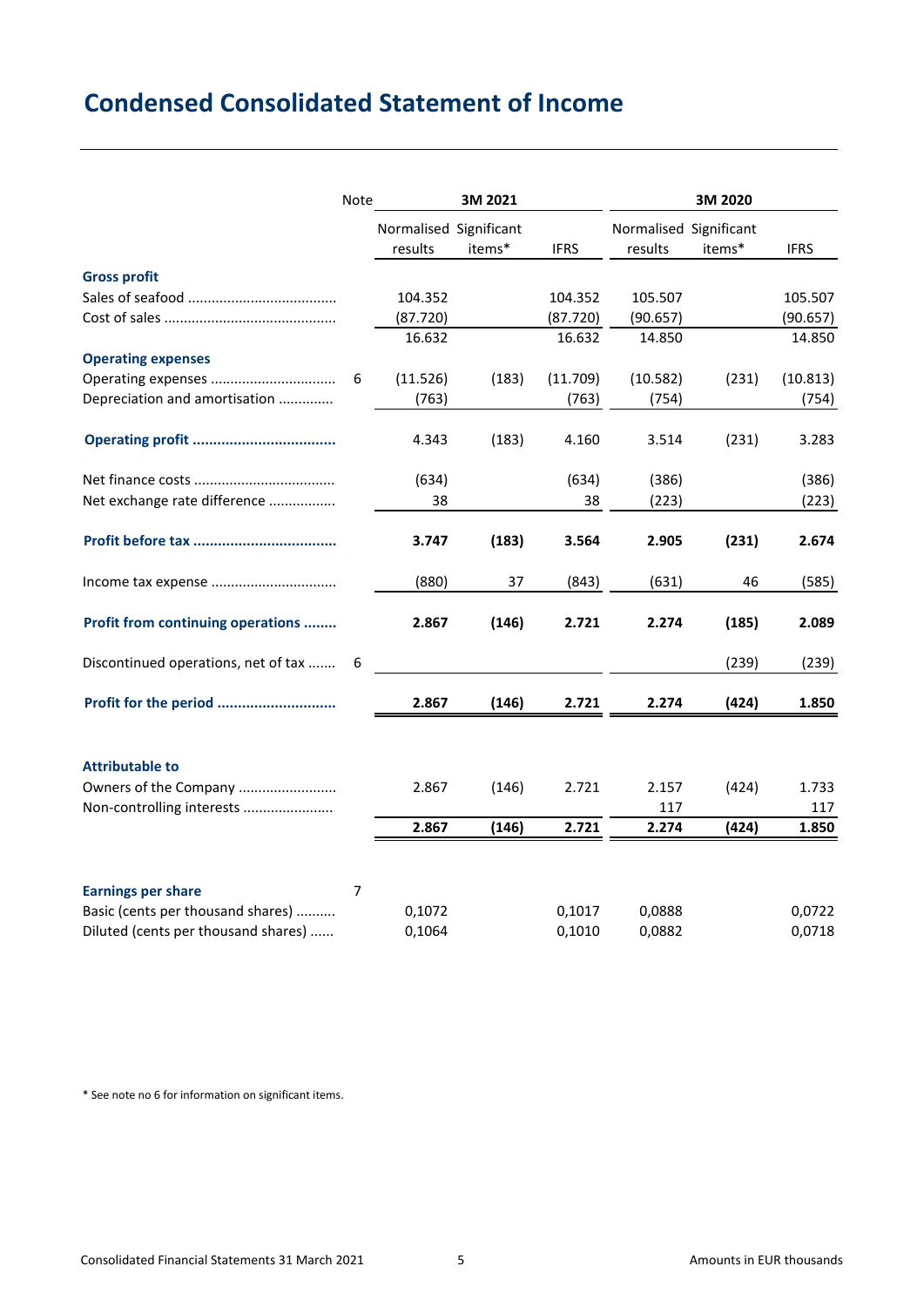# **Condensed Consolidated Statement of Comprehensive Income**

| <b>Note</b>                                                   | 3M 2021                           |        |             | 3M 2020                           |             |       |  |
|---------------------------------------------------------------|-----------------------------------|--------|-------------|-----------------------------------|-------------|-------|--|
|                                                               | Normalised Significant<br>results | items* | <b>IFRS</b> | Normalised Significant<br>results | <b>IFRS</b> |       |  |
|                                                               |                                   |        |             |                                   | items*      |       |  |
| Profit for the period                                         | 2.867                             | (146)  | 2.721       | 2.274                             | (424)       | 1.850 |  |
| Items that may be reclassified subsequently to profit or loss |                                   |        |             |                                   |             |       |  |
| Net fair value of cash flow hedges                            | 15                                |        | 15          | 29                                |             | 29    |  |
| Translation difference                                        | 111                               |        | 111         | (233)                             |             | (233) |  |
| Total comprehensive income                                    | 2.993                             | (146)  | 2.847       | 2.070                             | (424)       | 1.646 |  |
| <b>Attributable to</b>                                        |                                   |        |             |                                   |             |       |  |
| Owners of the Company                                         | 2.993                             | (146)  | 2.847       | 1.953                             | (424)       | 1.529 |  |
| Non-controlling interests                                     |                                   |        |             | 117                               |             | 117   |  |
|                                                               | 2.993                             | (146)  | 2.847       | 2.070                             | (424)       | 1.646 |  |

\* See note no 6 for information on significant items.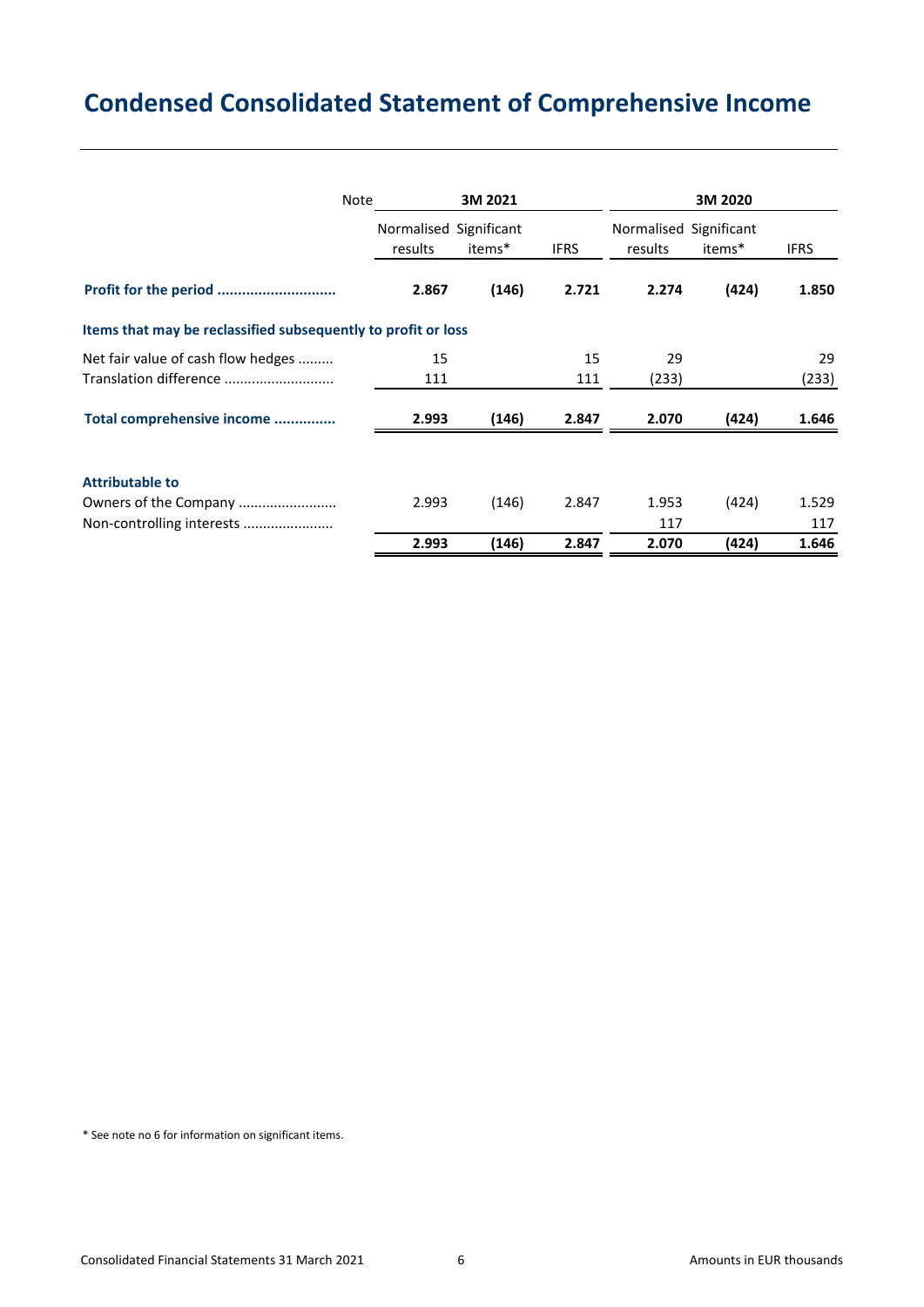# **Condensed Consolidated Statement of Financial Position**

|                                              | Note | 31.3.2021 | 31.12.2020 | 31.3.2020 |
|----------------------------------------------|------|-----------|------------|-----------|
| <b>Assets</b>                                |      |           |            |           |
| <b>Non-current assets</b>                    |      |           |            |           |
|                                              |      | 25.695    | 24.624     | 22.494    |
|                                              |      | 1.508     | 1.726      | 2.567     |
|                                              | 8    | 52.644    | 52.654     | 51.775    |
|                                              | 9    | 41        | 39         | 70        |
|                                              |      | 2.879     | 2.835      | 2.792     |
|                                              |      | 267       | 263        | 68        |
| <b>Total non-current assets</b>              |      | 83.034    | 82.141     | 79.766    |
| <b>Current assets</b>                        |      |           |            |           |
|                                              |      | 91.067    | 80.886     | 85.207    |
|                                              |      | 59.507    | 48.789     | 62.875    |
|                                              |      | 6.468     | 6.382      | 6.325     |
|                                              |      | 21.389    | 23.269     | 4.380     |
| <b>Total current assets</b>                  |      | 178.431   | 159.326    | 158.787   |
| <b>Total assets</b>                          |      | 261.465   | 241.467    | 238.553   |
| <b>Equity and liabilities</b>                |      |           |            |           |
| <b>Capital and reserves</b>                  |      |           |            |           |
|                                              |      | 76.107    | 76.114     | 68.760    |
|                                              |      | (932)     | (1.043)    | (898)     |
|                                              |      | (450)     | (465)      | 81        |
|                                              |      | 3.328     | 607        | 10.036    |
| Equity attributable to owners of the Company |      | 78.053    | 75.213     | 77.979    |
|                                              |      | 104       | 104        | 3.654     |
| <b>Total equity</b>                          |      | 78.157    | 75.317     | 81.633    |
| <b>Non-current liabilities</b>               |      |           |            |           |
|                                              | 11   | 20.558    | 22.811     | 7.762     |
|                                              |      | 1.232     | 1.371      | 1.897     |
|                                              |      | 1.412     | 1.685      | 1.079     |
|                                              |      | 1.334     | 795        | 942       |
| <b>Total non-current liabilities</b>         |      | 24.536    | 26.662     | 11.680    |
| <b>Current liabilities</b>                   |      |           |            |           |
|                                              | 11   | 94.322    | 88.964     | 74.474    |
|                                              |      | 505       | 588        | 897       |
|                                              |      | 52.646    | 39.333     | 59.852    |
|                                              |      | 11.299    | 10.603     | 10.017    |
| <b>Total current liabilities</b>             |      | 158.772   | 139.488    | 145.240   |
| <b>Total liabilities</b>                     |      | 183.308   | 166.150    | 156.920   |
| <b>Total equity and liabilities</b>          |      | 261.465   | 241.467    | 238.553   |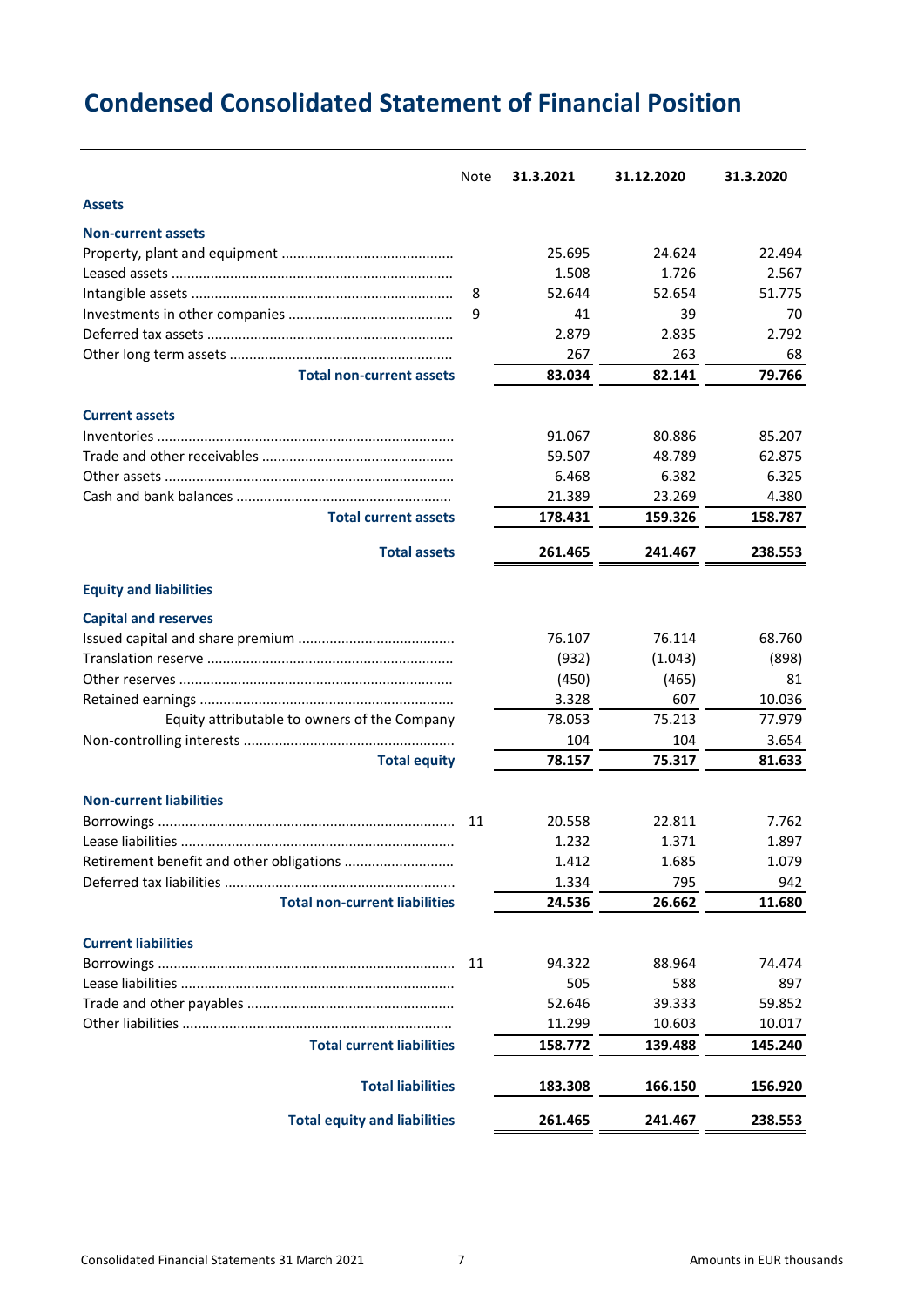### **Condensed Consolidated Statement of Changes in Equity**

|                                                  |                  |                  | <b>Restricted equity</b> |                    |                      |                   |                                      |                      |                                                    |                                  |                 |
|--------------------------------------------------|------------------|------------------|--------------------------|--------------------|----------------------|-------------------|--------------------------------------|----------------------|----------------------------------------------------|----------------------------------|-----------------|
|                                                  | Share<br>capital | Share<br>premium | Translation<br>reserve   | Hedging<br>reserve | Statutory<br>reserve | Equity<br>reserve | Unrealised profit<br>of subsidiaries | Retained<br>Earnings | <b>Attributable</b><br>to owners of<br>the Company | Non-<br>controlling<br>interests | Total<br>equity |
| <b>Balances at 1 January 2020</b>                | 24.094           | 44.666           | (665)                    | (441)              | 430                  | 49                | 7.429                                | 874                  | 76.436                                             | 3.805                            | 80.241          |
|                                                  |                  |                  |                          |                    |                      |                   | 2.180                                | (447)                | 1.733                                              | 117                              | 1.850           |
| Net fair value gain on cash flow hedges          |                  |                  |                          | 29                 |                      |                   |                                      |                      | 29                                                 |                                  | 29              |
| Translation of shares held in foreign currencies |                  |                  | (233)                    |                    |                      |                   |                                      |                      | (233)                                              |                                  | (233)           |
|                                                  |                  |                  | (233)                    | 29                 |                      |                   | 2.180                                | (447)                | 1.529                                              | 117                              | 1.646           |
| Acquisition of non controlling interests         |                  |                  |                          |                    |                      |                   |                                      |                      |                                                    | (268)                            | (268)           |
|                                                  |                  |                  |                          |                    |                      | 14                |                                      |                      | 14                                                 |                                  | 14              |
| <b>Balances at 31 March 2020</b>                 | 24.094           | 44.666           | (898)                    | (412)              | 430                  | 63                | 9.609                                | 427                  | 77.979                                             | 3.654                            | 81.633          |
|                                                  |                  |                  |                          |                    |                      |                   | (29)                                 | (1.741)              | (1.770)                                            | 716                              | (1.054)         |
|                                                  |                  |                  |                          | (585)              |                      |                   |                                      |                      | (585)                                              |                                  | (585)           |
| Translation of shares held in foreign currencies |                  |                  | (145)                    |                    |                      |                   |                                      |                      | (145)                                              |                                  | (145)           |
| Total comprehensive income                       |                  |                  | (145)                    | (585)              |                      |                   | (29)                                 | (1.741)              | (2.500)                                            | 716                              | (1.784)         |
|                                                  | 774              | 6.580            |                          |                    |                      |                   |                                      |                      | 7.354                                              |                                  | 7.354           |
| Acquisition of non controlling interests         |                  |                  |                          |                    |                      |                   |                                      | (7.838)              | (7.838)                                            | (4.266)                          | (12.104)        |
|                                                  |                  |                  |                          |                    |                      | 39                |                                      | 179                  | 218                                                |                                  | 218             |
| <b>Balances at 31 December 2020</b>              | 24.868           | 51.246           | (1.043)                  | (997)              | 430                  | 102               | 9.580                                | (8.973)              | 75.213                                             | 104                              | 75.317          |
|                                                  |                  |                  |                          |                    |                      |                   | 2.703                                | 18                   | 2.721                                              |                                  | 2.721           |
| Net fair value gain on cash flow hedges          |                  |                  |                          | 15                 |                      |                   |                                      |                      | 15                                                 |                                  | 15              |
| Translation of shares held in foreign currencies |                  |                  | 111                      |                    |                      |                   |                                      |                      | 111                                                |                                  | 111             |
| Total comprehensive income                       |                  |                  | 111                      | 15                 |                      |                   | 2.703                                | 18                   | 2.847                                              |                                  | 2.847           |
|                                                  |                  | (7)              |                          |                    |                      |                   |                                      |                      | (7)                                                |                                  | (7)             |
| <b>Balances at 31 March 2021</b>                 | 24.868           | 51.239           | (932)                    | (982)              | 430                  | 102               | 12.283                               | (8.955)              | 78.053                                             | 104                              | 78.157          |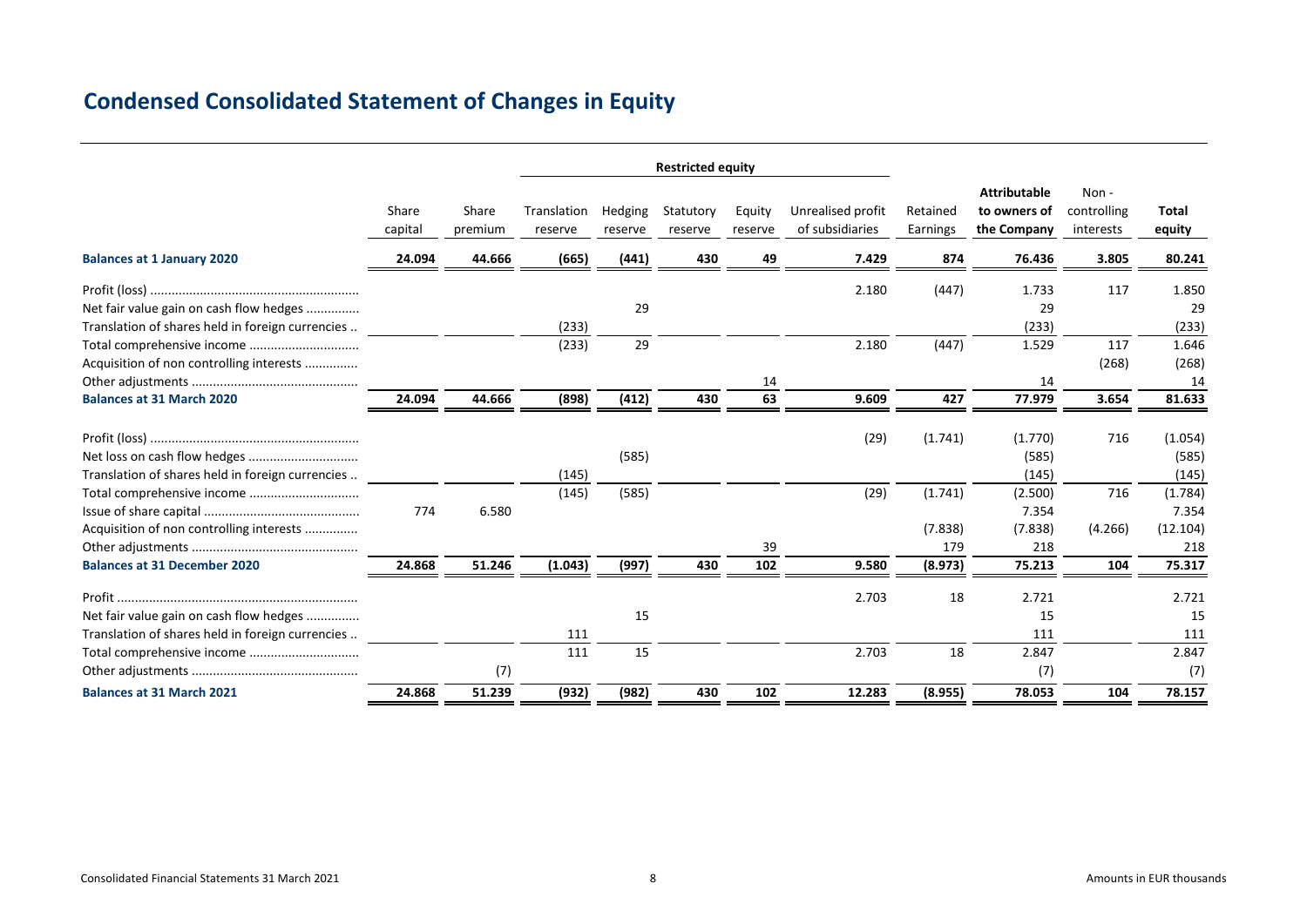# **Condensed Consolidated Statement of Cash Flows**

|                                                                       | Note | 3M 2021  | 3M 2020  |
|-----------------------------------------------------------------------|------|----------|----------|
| <b>Operating activities</b>                                           |      |          |          |
|                                                                       |      | 4.160    | 2.973    |
|                                                                       |      | 763      | 771      |
|                                                                       |      | (16)     | 30       |
|                                                                       |      | (632)    | 227      |
| <b>Working capital generated from operations</b>                      |      | 4.275    | 4.001    |
|                                                                       |      | (10.181) | (17.692) |
|                                                                       |      | (10.810) | 372      |
|                                                                       |      | 13.741   | 13.808   |
| Cash (used in) / generated from operations before interests and taxes |      | (2.975)  | 489      |
|                                                                       |      | 27       | 37       |
|                                                                       |      | (660)    | (461)    |
|                                                                       |      | (17)     | (76)     |
| Net cash used in operating activities                                 |      | (3.625)  | (11)     |
| <b>Investing activities</b>                                           |      |          |          |
|                                                                       |      | (972)    | (5.285)  |
|                                                                       |      | (2)      | (28)     |
|                                                                       |      | 19       | 75       |
|                                                                       |      |          | (3.378)  |
| Net cash used in investing activities                                 |      | (955)    | (8.616)  |
| Net cash before financing activities                                  |      | (4.580)  | (8.627)  |
| <b>Financing activities</b>                                           |      |          |          |
|                                                                       |      | 3.591    | 4.106    |
|                                                                       |      | 991      |          |
|                                                                       |      | 129      |          |
|                                                                       |      | (2.049)  | (486)    |
| Net cash generated by financing activities                            |      | 2.662    | 3.620    |
|                                                                       |      |          |          |
|                                                                       |      | (1.918)  | (5.007)  |
|                                                                       |      | 23.269   | 9.610    |
| Effect of exchange rate changes on cash held in foreign currencies    |      | 38       | (223)    |
|                                                                       |      | 21.389   | 4.380    |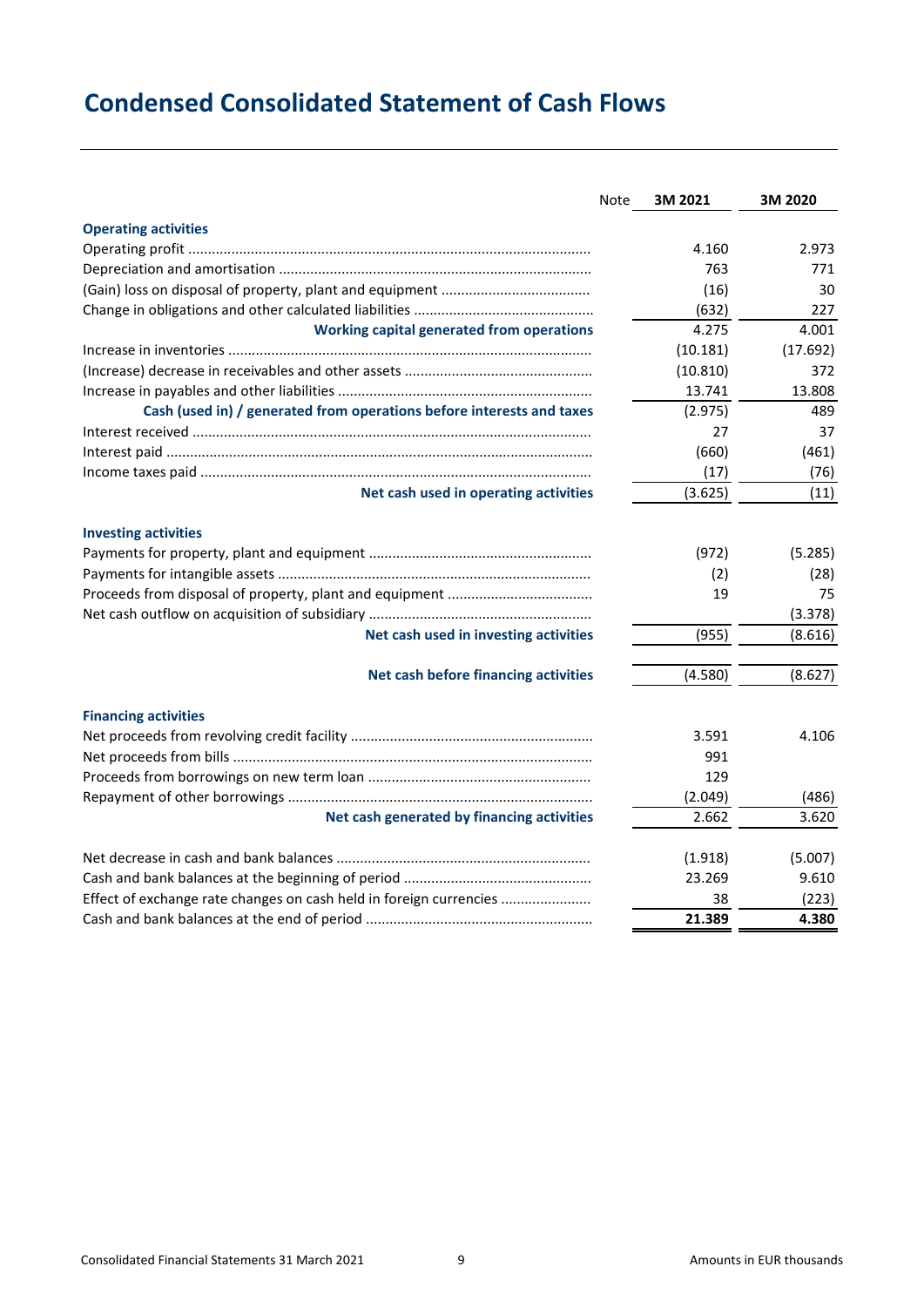### **1. General information**

Iceland Seafood International hf. (the Company) is a limited liability company incorporated and domiciled in Iceland. The address of its registered office is Köllunarklettsvegur 2, 104 Reykjavík.

The Condensed Consolidated Interim Financial Statements of the Company as at and for the three months ended 31 March 2021, comprise the Company and its subsidiaries (together referred to as "the Group").

The Company is a holding company for a Group of subsidiaries that are leading suppliers of North Atlantic seafood and one of the largest exporters of seafood from Iceland. The Group is headquartered in Iceland and has subsidiaries in the United Kingdom, Ireland, Spain, Argentina, Iceland, France, Germany and the United States.

The Company´s shares are listed on NASDAQ main market in Iceland (ticker: ICESEA).

### **2. Statement of compliance**

The Condensed Consolidated Interim Financial Statements are prepared in accordance with the International Accounting Standard on Interim Financial Reporting, IAS 34, as adopted by the European Union.

The Condensed Consolidated Interim Financial Statements do not include all of the information required for a complete set of consolidated annual financial statements and should be read in conjunction with the Consolidated Financial Statements of the Company for the year ended 31 December 2020, which is available on the Company´s website, www.icelandseafood.com.

Comparative figures in the Condensed Consolidated Interim Financial Statements have been restated. Ecomsa S.A. in Spain, loss from operation for the first three months of 2020, amounting to EUR 239 thousand has been restated to Discontinued operation (see note 6).

The same accounting policies, presentation and methods of computation (except mentioned here above) are followed in these Condensed Consolidated Interim Financial Statements as were applied in the latest Financial Statements for the year ended 31 December 2020.

### **3. Use of estimates and judgements**

The preparation of the Condensed Consolidated Interim Financial Statements in line with IFRS requires management to make judgements, estimates and assumptions that affect the application of accounting policies and the reported amounts of assets, liabilities, income and expenses. Actual results may differ from these estimates.

In preparing these Condensed Consolidated Interim Financial Statements, the significant judgements made by management in applying the Company's accounting policies and the key sources of estimation uncertainty were the same as those applied to the Consolidated Financial Statements for the year ended 31 December 2020.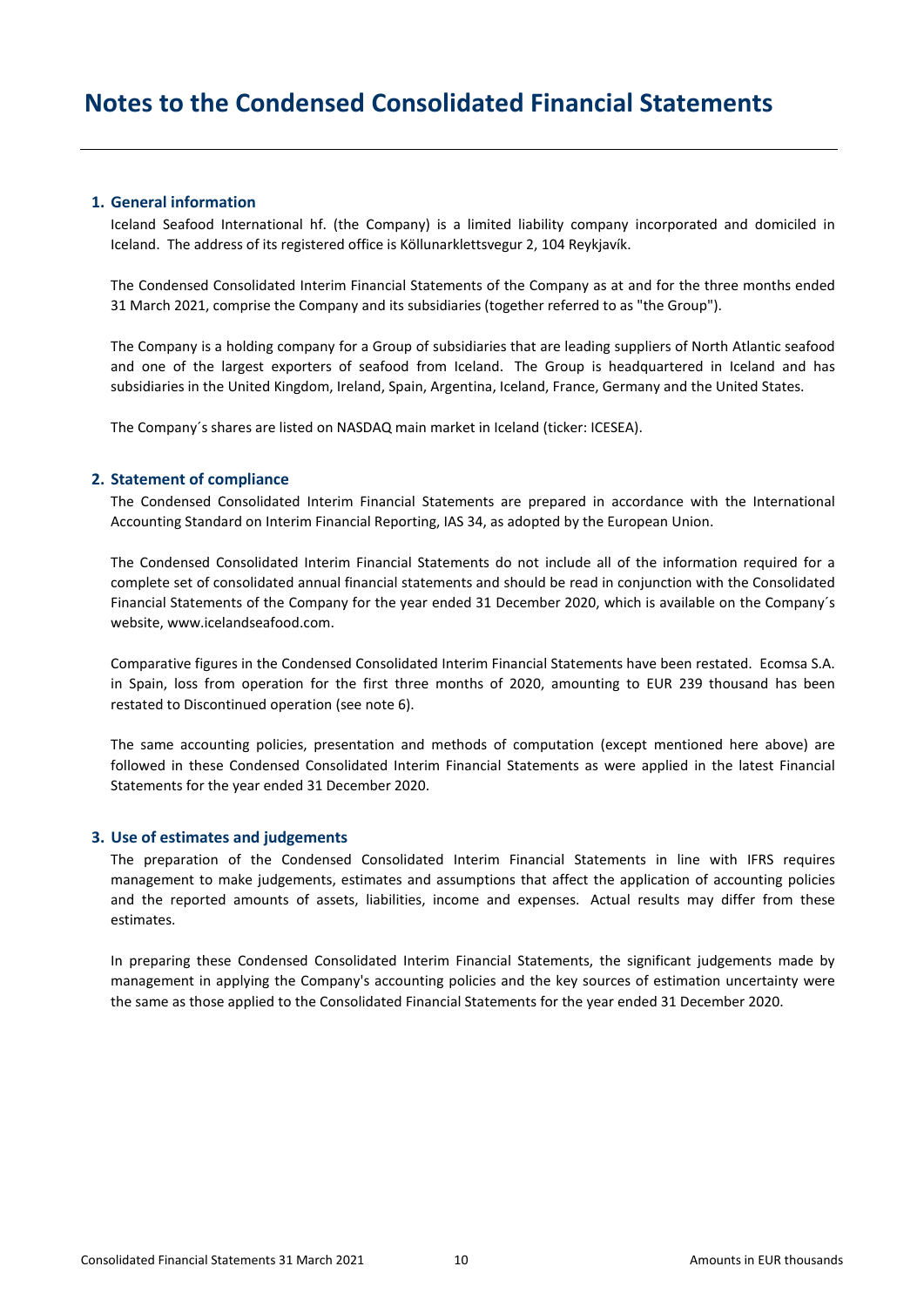### **4. Quarterly statements**

|                                                   | Q1<br>2021 | Q4<br>2020 | Q <sub>3</sub><br>2020 | Q <sub>2</sub><br>2020 | Q <sub>1</sub><br>2020 |
|---------------------------------------------------|------------|------------|------------------------|------------------------|------------------------|
| <b>Revenue:</b>                                   |            |            |                        |                        |                        |
| Sales of seafood                                  | 119.299    | 101.797    | 105.989                | 82.320                 | 121.581                |
| Intercompany                                      | (14.947)   | (8.175)    | (10.310)               | (7.288)                | (16.074)               |
|                                                   | 104.352    | 93.622     | 95.679                 | 75.032                 | 105.507                |
| <b>Operating results:</b>                         |            |            |                        |                        |                        |
| Operating profit                                  | 4.343      | 1.348      | 1.396                  | 710                    | 3.514                  |
| Net finance costs                                 | (596)      | 713        | (990)                  | (1.012)                | (609)                  |
| Normalised PBT                                    | 3.747      | 2.061      | 406                    | (302)                  | 2.905                  |
|                                                   | (880)      | (438)      | (256)                  | (28)                   | (631)                  |
| Normalised profit (loss)<br>Significant items and | 2.867      | 1.623      | 150                    | (330)                  | 2.274                  |
| discontinued operations                           | (146)      | (1.788)    | (500)                  | (209)                  | (424)                  |
| Profit (loss)                                     | 2.721      | (165)      | (350)                  | (539)                  | 1.850                  |
|                                                   | 261.465    | 241.467    | 229.598                | 237.729                | 238.553                |
| Liabilities                                       | 183.308    | 166.150    | 147.162                | 154.927                | 156.920                |

### **5. Segment reporting**

| For 3M 2021                                       | Value added<br>S-Europe | Value added<br>N-Europe | Sales and<br>distribution | Other and<br>Eliminations | Consolidated |
|---------------------------------------------------|-------------------------|-------------------------|---------------------------|---------------------------|--------------|
| <b>Revenue:</b>                                   |                         |                         |                           |                           |              |
| Sales of seafood                                  | 45.054                  | 31.856                  | 42.389                    |                           | 119.299      |
| Intercompany                                      | (7.901)                 | (19)                    | (2.990)                   | (4.037)                   | (14.947)     |
|                                                   | 37.153                  | 31.837                  | 39.399                    | (4.037)                   | 104.352      |
| <b>Operating results:</b>                         |                         |                         |                           |                           |              |
| Operating profit (loss)                           | 3.139                   | 780                     | 610                       | (186)                     | 4.343        |
| Net finance costs                                 | (15)                    | (500)                   | 10                        | (91)                      | (596)        |
| Normalised PBT                                    | 3.124                   | 280                     | 620                       | (277)                     | 3.747        |
| Income tax                                        | (950)                   | 176                     | (125)                     | 19                        | (880)        |
| Normalised profit (loss)<br>Significant items and | 2.174                   | 456                     | 495                       | (258)                     | 2.867        |
| discontinued operations                           | (42)                    | (96)                    | (45)                      | 37                        | (146)        |
| Profit (loss)                                     | 2.132                   | 360                     | 450                       | (221)                     | 2.721        |
|                                                   | 113.954                 | 73.249                  | 27.830                    | 46.432                    | 261.465      |
| Liabilities                                       | 85.294                  | 57.844                  | 22.648                    | 17.522                    | 183.308      |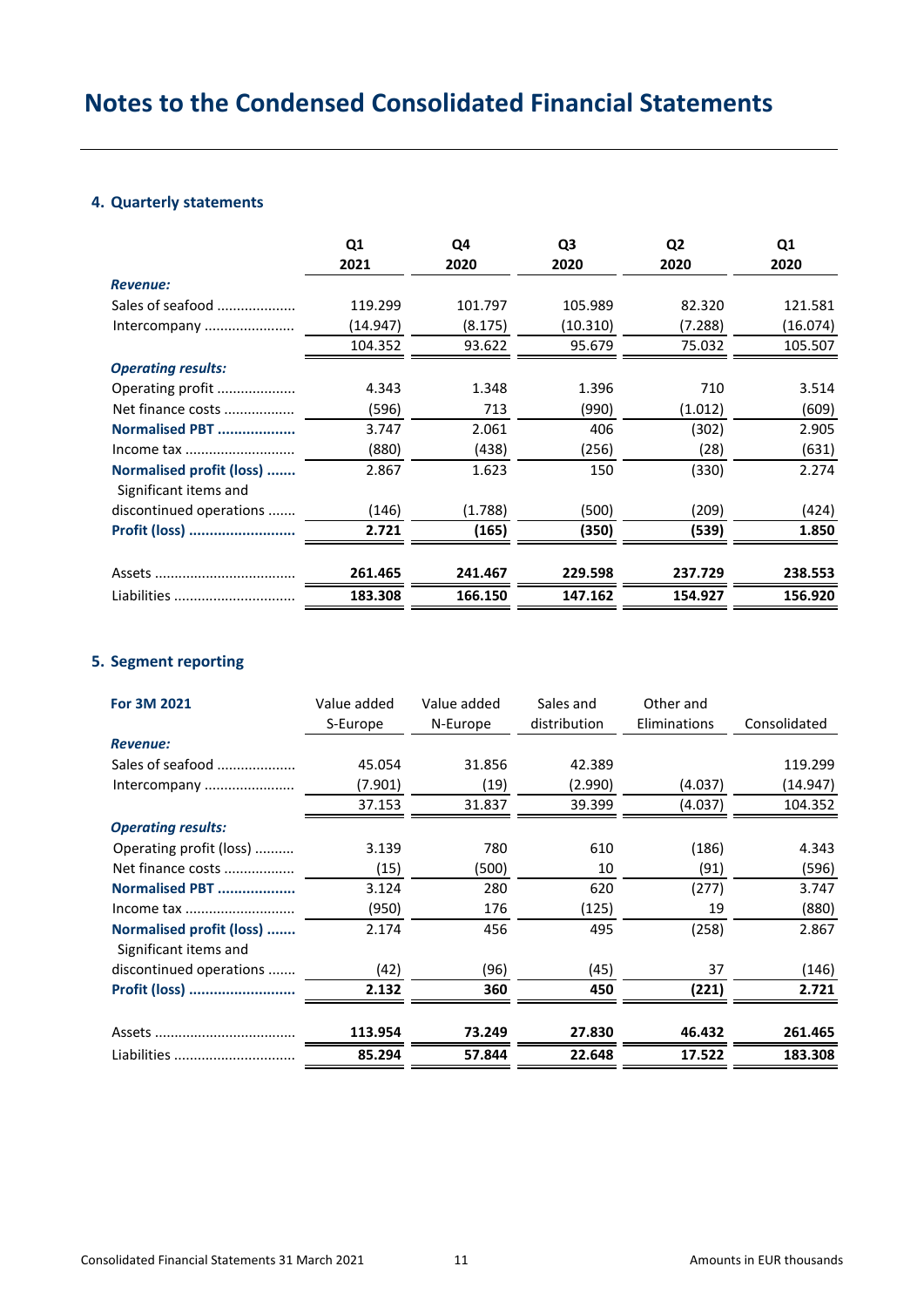| For 3M 2020                                       | Value added<br>S-Europe | Value added<br>N-Europe | Sales and<br>distribution | Other and<br>Eliminations | Consolidated |
|---------------------------------------------------|-------------------------|-------------------------|---------------------------|---------------------------|--------------|
| <b>Revenue:</b>                                   |                         |                         |                           |                           |              |
| Sales of seafood                                  | 50.428                  | 27.723                  | 43.430                    |                           | 121.581      |
| Intercompany                                      | (9.219)                 | (10)                    | (3.482)                   | (3.363)                   | (16.074)     |
|                                                   | 41.209                  | 27.713                  | 39.948                    | (3.363)                   | 105.507      |
| <b>Operating results:</b>                         |                         |                         |                           |                           |              |
| Operating profit (loss)                           | 2.233                   | 1.128                   | 314                       | (161)                     | 3.514        |
| Net finance costs                                 | (254)                   | (211)                   | 23                        | (167)                     | (609)        |
| Normalised PBT                                    | 1.979                   | 917                     | 337                       | (328)                     | 2.905        |
| Income tax                                        | (472)                   | (145)                   | (56)                      | 42                        | (631)        |
| Normalised profit (loss)<br>Significant items and | 1.507                   | 772                     | 281                       | (286)                     | 2.274        |
| discontinued operations                           | (240)                   | (84)                    | (45)                      | (55)                      | (424)        |
| Profit (loss)                                     | 1.267                   | 688                     | 236                       | (341)                     | 1.850        |
|                                                   |                         |                         |                           |                           |              |
|                                                   | 110.247                 | 52.437                  | 27.946                    | 47.923                    | 238.553      |
| Liabilities                                       | 85.513                  | 35.882                  | 23.024                    | 12.501                    | 156.920      |

### **6. Significant items**

In 2021 the Group incurred costs associated with the following:

- Restructuring costs in the period of EUR 0.1 million.

In 2020 the Group incurred costs associated with the following:

- Costs related to acquisitions in the period of EUR 0.2 million.

In 2020 Ecomsa S.A., a Spanish subsidiary of Iceland Seafood Ibérica was sold and therefore restated as Discontinued operations.

| <b>Exceptional costs, net of income tax:</b>                                                                                                                                                                                                                                                                                                                                                                                                  | 3M 2021 | 3M 2020 |
|-----------------------------------------------------------------------------------------------------------------------------------------------------------------------------------------------------------------------------------------------------------------------------------------------------------------------------------------------------------------------------------------------------------------------------------------------|---------|---------|
|                                                                                                                                                                                                                                                                                                                                                                                                                                               | (183)   | (231)   |
|                                                                                                                                                                                                                                                                                                                                                                                                                                               | 37      | 46      |
|                                                                                                                                                                                                                                                                                                                                                                                                                                               | (146)   | (185)   |
| Discontinued operations, net of income tax:                                                                                                                                                                                                                                                                                                                                                                                                   |         |         |
|                                                                                                                                                                                                                                                                                                                                                                                                                                               |         | (319)   |
| $\label{eq:recon} \textsf{Income}\ \textsf{tax}\ \dots\hspace{1.5mm}\dots\hspace{1.5mm}\dots\hspace{1.5mm}\dots\hspace{1.5mm}\dots\hspace{1.5mm}\dots\hspace{1.5mm}\dots\hspace{1.5mm}\dots\hspace{1.5mm}\dots\hspace{1.5mm}\dots\hspace{1.5mm}\dots\hspace{1.5mm}\dots\hspace{1.5mm}\dots\hspace{1.5mm}\dots\hspace{1.5mm}\dots\hspace{1.5mm}\dots\hspace{1.5mm}\dots\hspace{1.5mm}\dots\hspace{1.5mm}\dots\hspace{1.5mm}\dots\hspace{1.5mm$ |         | 80      |
|                                                                                                                                                                                                                                                                                                                                                                                                                                               |         | (239)   |
|                                                                                                                                                                                                                                                                                                                                                                                                                                               | (146)   | (424)   |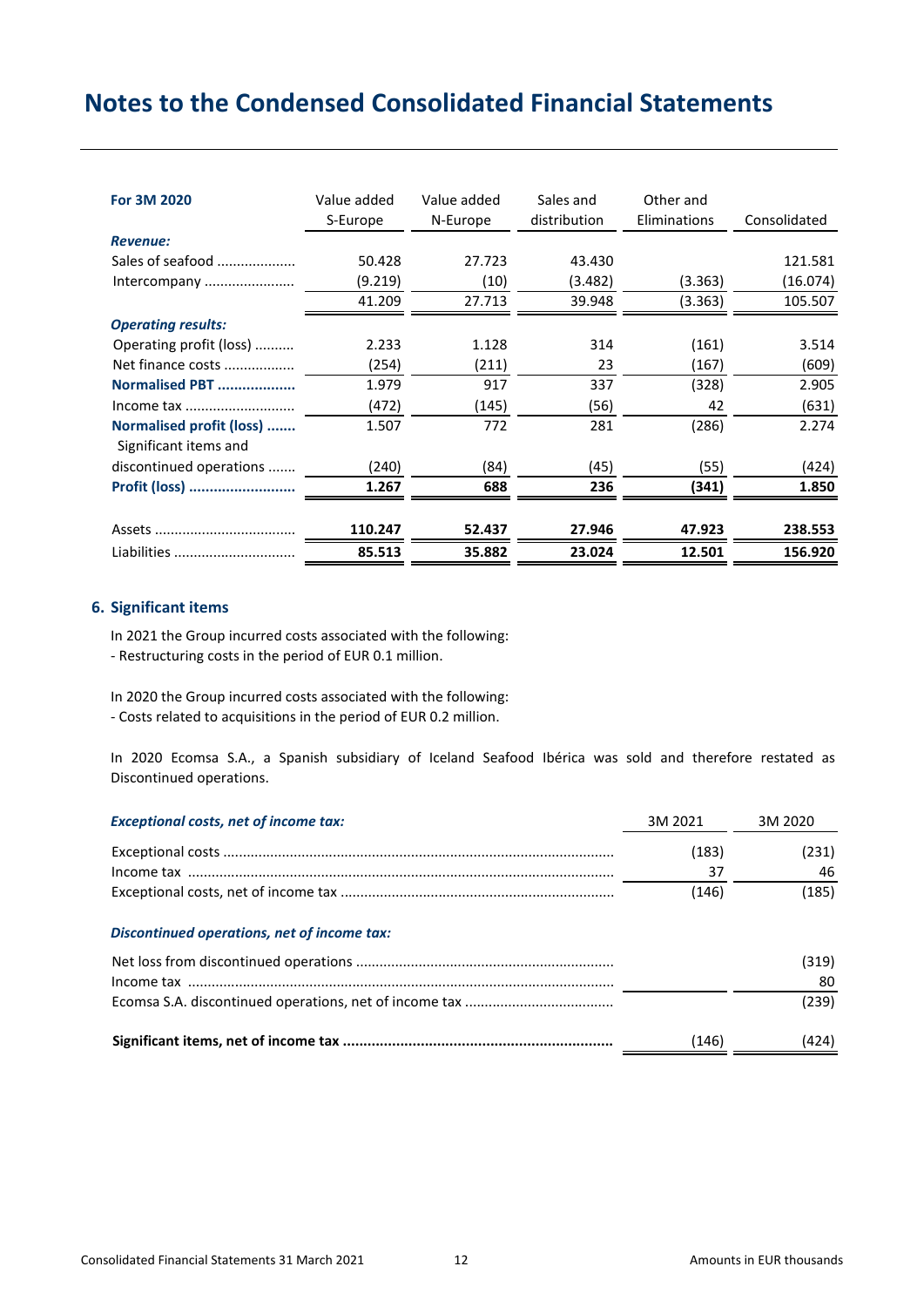### **7. Earnings per share**

|                                                                       | 3M 2021   | 3M 2020   |
|-----------------------------------------------------------------------|-----------|-----------|
|                                                                       | 2.721     | 1.850     |
| Weighted average number of ordinary shares (ISK '000) for basic EPS   | 2.674.480 | 2.561.345 |
|                                                                       | 20.044    | 16.549    |
| Weighted average number of ordinary shares (ISK '000) for diluted EPS | 2.694.524 | 2.577.894 |
| Basic earnings per share (EUR cents per thousand shares):             | 0.1017    | 0.0722    |
| Diluted earnings per share (EUR cents per thousand shares):           | 0.1010    | 0.0718    |

### **8. Intangible assets**

The Group tested at the end of March whether goodwill had suffered any impairment. The conclusion was there were no triggers indicating that impairment was necessary.

| 31.3.2021 | 31.12.2020 | 31.3.2020 |
|-----------|------------|-----------|
| 51.690    | 43.526     | 43.526    |
|           | 8.255      | 7.221     |
| 63        | (91)       | (69)      |
| 51.753    | 51.690     | 50.678    |
| 891       | 964        | 1.097     |
| 52.644    | 52.654     | 51.775    |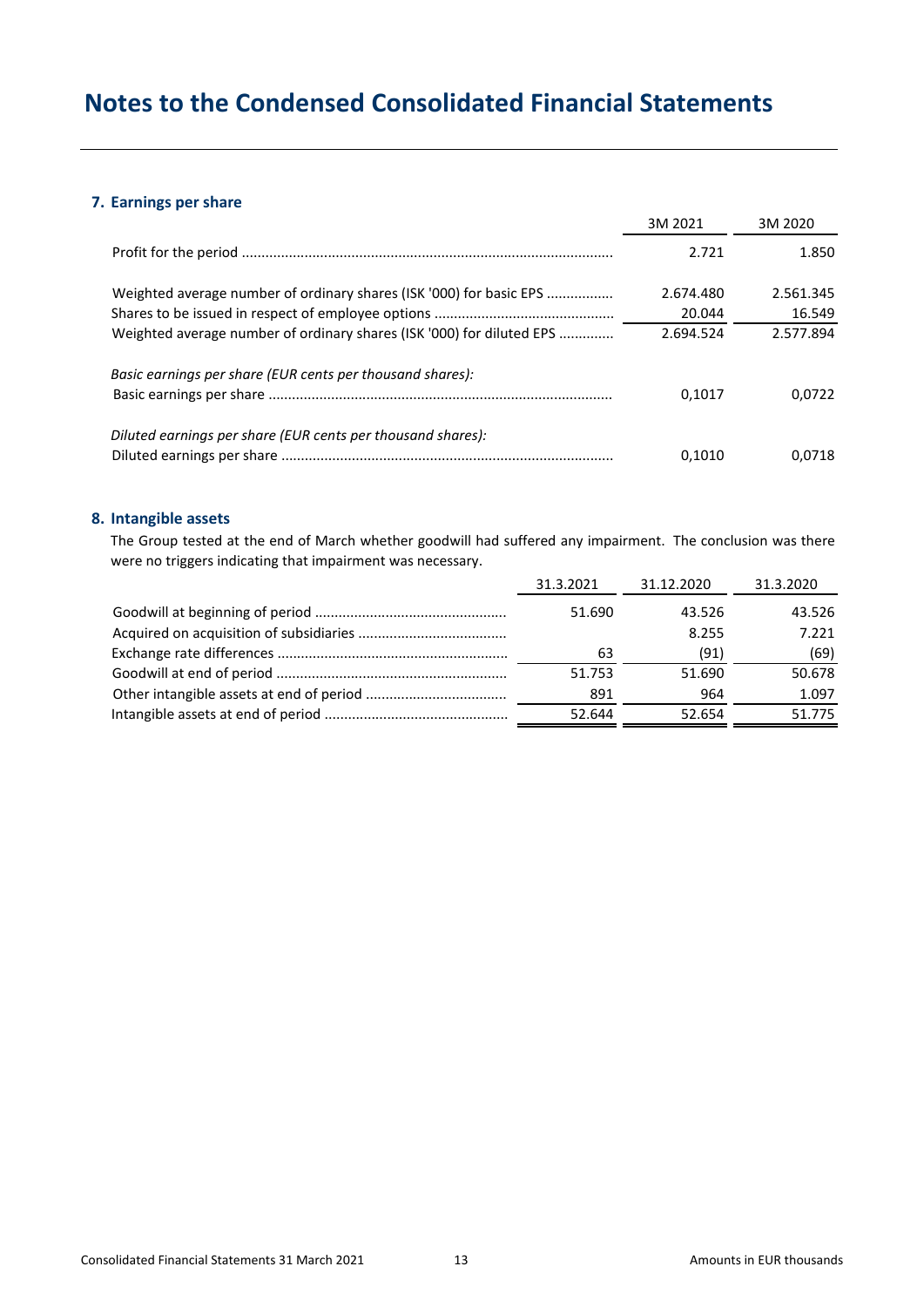### **9. Subsidiaries and other investments**

At period-end, 31 March 2021, the Company directly owned ten subsidiaries that are all included in the consolidation. The direct subsidiaries in addition owned a further nine subsidiaries. The Company holds the majority of voting power in all of its subsidiaries.

| Name of company                        | Country of<br>incorporation | Ownership<br>31.3.2021 | Ownership<br>31.12.2020 | Ownership<br>31.3.2020 | Principal<br>activity |
|----------------------------------------|-----------------------------|------------------------|-------------------------|------------------------|-----------------------|
|                                        |                             |                        |                         |                        |                       |
| Subsidiaries:                          |                             |                        |                         |                        |                       |
| Iceland Seafood ehf.                   | Iceland                     | 100%                   | 100%                    | 100%                   | Sale of seafood       |
| Solo Export ehf.                       | Iceland                     | 100%                   | 100%                    | 100%                   | Not active            |
| Iceland Seafood Ibérica S.A.U.         | Spain                       | 100%                   | 100%                    | 100%                   | Sale of seafood       |
| - Ecomsa S.A.                          | Spain                       |                        |                         | 100%                   | Sale of seafood       |
| - IPDLM                                | Spain                       |                        |                         | 100%                   | Not active            |
| - Achernar S.A.                        | Argentina                   | 100%                   | 100%                    | 100%                   | Sale of seafood       |
| Elba Seafood ehf. <sup>A)</sup>        | Iceland                     |                        | 100%                    | 100%                   | Holding               |
| - ELBA S.L.                            | Spain                       | 100%                   | 100%                    | 100%                   | Sale of seafood       |
| <b>Iceland Seafood Barraclough</b>     | UK                          | 100%                   | 100%                    | 100%                   | Holding               |
| - F. Barraclough Ltd.                  | UK                          | 100%                   | 100%                    | 100%                   | Not active            |
| - Iceland Seafood UK Ltd.              | UK                          | 100%                   | 100%                    | 100%                   | Sale of seafood       |
| Oceanpath Ltd.                         | Ireland                     | 100%                   | 100%                    | 67%                    | Sale of seafood       |
| - Dunns (Fish & Poultry) Ltd.          | Ireland                     | 100%                   | 100%                    | 100%                   | Holding               |
| - Dunns Seafare Ltd.                   | Ireland                     | 100%                   | 100%                    | 100%                   | Sale of seafood       |
| - Mondi Properties Ireland Ltd Ireland |                             | 100%                   | 100%                    | 100%                   | Real estate           |
| - Carr & Sons Seafood Ltd.             | Ireland                     | 100%                   | 100%                    | 100%                   | Sale of seafood       |
| - H J Nolan Ltd.                       | Ireland                     | 100%                   | 100%                    | 100%                   | Sale of seafood       |
| Iceland Seafood France S.A.S.          | France                      | 100%                   | 100%                    | 100%                   | Sale of seafood       |
| <b>ISG Iceland Seafood GmbH</b>        | Germany                     | 100%                   | 100%                    | 100%                   | Sale of seafood       |
| ISI Seafood Inc.                       | <b>USA</b>                  | 100%                   | 100%                    | 100%                   | Sale of seafood       |
| Iceland Seafood Hellas S.A.            | Greece                      | 66%                    | 66%                     | 66%                    | Liquidation           |
| Investments in joint ventures: Ireland |                             | 50%                    | 50%                     | 50%                    |                       |
| Credible Properties Ltd.               |                             |                        |                         |                        | Properties            |
| Investments in other companie India    |                             | 5%                     | 5%                      | 5%                     |                       |
| Febin Marine Foods Private Ltd         |                             |                        |                         |                        | Seafood supply        |

<sup>A)</sup> Elba Seafood ehf. and Iceland Seafood hf. merged in February 2021.

### **10. Share capital**

| Issued shares | Outstanding       | Book value |
|---------------|-------------------|------------|
| (ISK '000)    | shares (ISK '000) | (EUR '000) |
| 2.674.479     | 2.674.479         | 24.868     |

Fully paid ordinary shares, which have a par value of ISK 1 per share, carry one vote per share and carry a right to dividends.